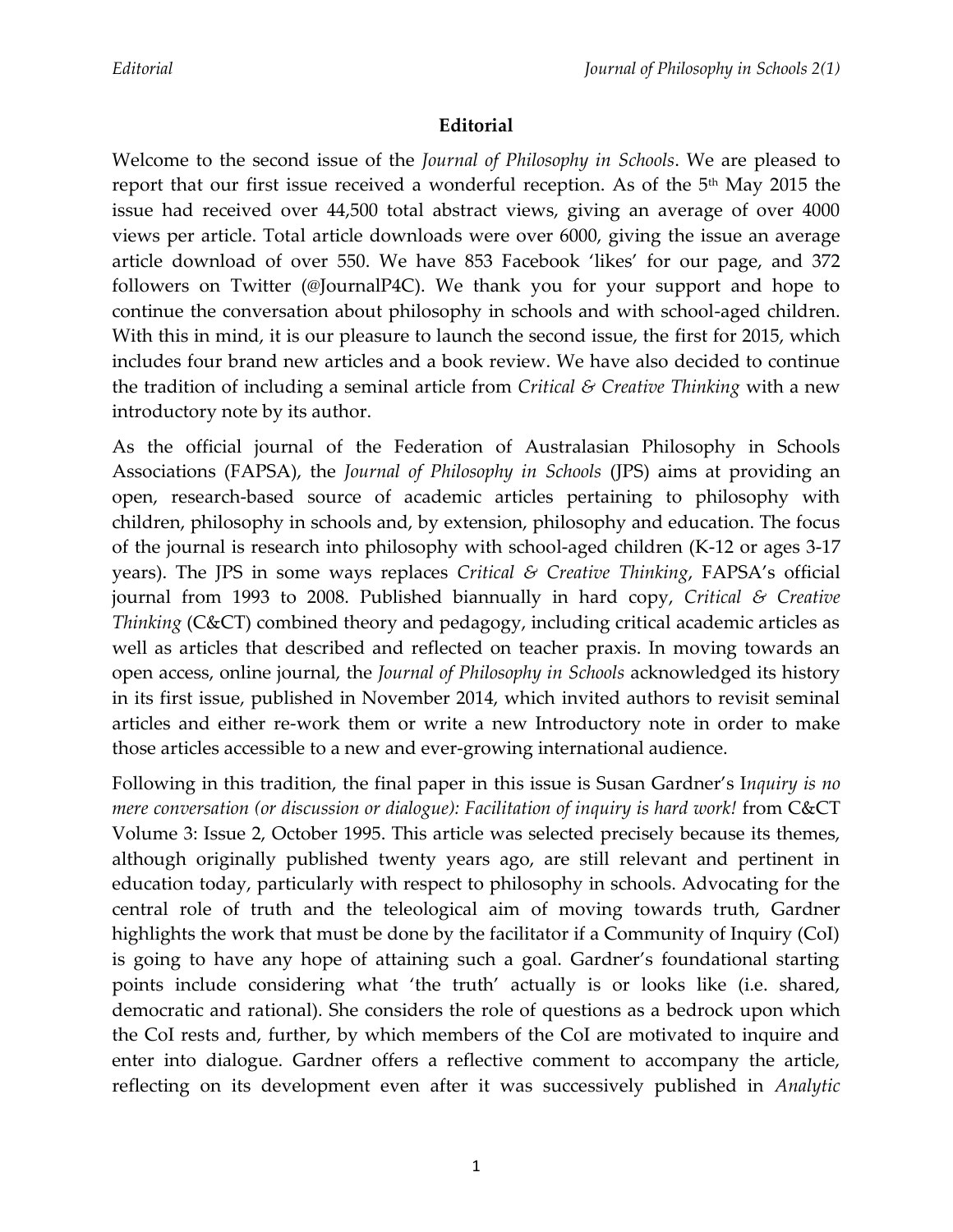*Teaching* Volume 16, Number 2 in 1996, a year after it was originally published in C&CT. We are delighted to include this seminal article in the second issue of the JPS and we will continue this tradition in the third issue of the JPS as well.

Our four original articles in this issue are all quite different to one another. It is exciting for a new journal to be able to present its readers with various perspectives on philosophy in schools and with children. This diverse selection demonstrates the innovative ways in which researchers and practitioners of philosophy with school-aged children are utilising the central methodology of the CoI, with a focus on promoting the shared values of critical, creative and collaborative thinking skills. This issue contains David Kennedy's *Practicing philosophy of childhood: Teaching in the (r)evolutionary mode*; *Socrates in schools from Scotland to Texas: Replicating a study on the effects of a Philosophy for Children program* by Frank Fair, Lory Haas, Carol Gardosik, Daphne Johnson, Debra Price, and Olena Leipnik; *Deep Ecology as a framework for student eco-philosophical thinking* by William Smith and Annette Gough; and *Kung Fu as critical thinking: An ethnographic analysis* by Olivier Habimana and Amy Stambach.

Our first paper in this issue is *Practicing philosophy of childhood: Teaching in the (r)evolutionary mode*, David Kennedy privileges the act of listening to highlight the importance of the facilitator's role when conducting a Community of Inquiry. Kennedy notes that teachers bring to this role their own understanding of children and childhood, and it is worthwhile taking the time to reflect on these concepts and assumptions that will underlie and inform the way in which we practice philosophy with children. In offering a practical methodology to support facilitators' reflection on their own philosophy of childhood, the reader is introduced to a phenomenological approach championed by American educator Patricia Carini, entitled the Descriptive Review Process. By employing this method whereby teachers also participate in CoIs, their facilitation of CoIs with children is said to benefit precisely because the facilitator's understanding of the children within their CoIs deepens.

Our second article *Socrates in schools from Scotland to Texas: Replicating a study on the effects of a Philosophy for Children program* by Frank Fair et al., replicates the Scottish study done by KJ Topping and S Trickey, published in 2006, with some important differences. In order to see if studying philosophy benefitted the children in their school in Texas, as Topping and Trickey had found in Scotland, Fair et al. implemented a P4C program and evaluated the results. Due to practical issues such as the school term length and duties of the teachers involved, the Texan program was not run for the same length of time as Topping and Trickey's program. Despite the shorter length of time spent studying philosophy in their classroom, the children's test scores and analytic thinking abilities were statistically improved as compared the control group of year seven students who were not studying philosophy. These exciting results support the